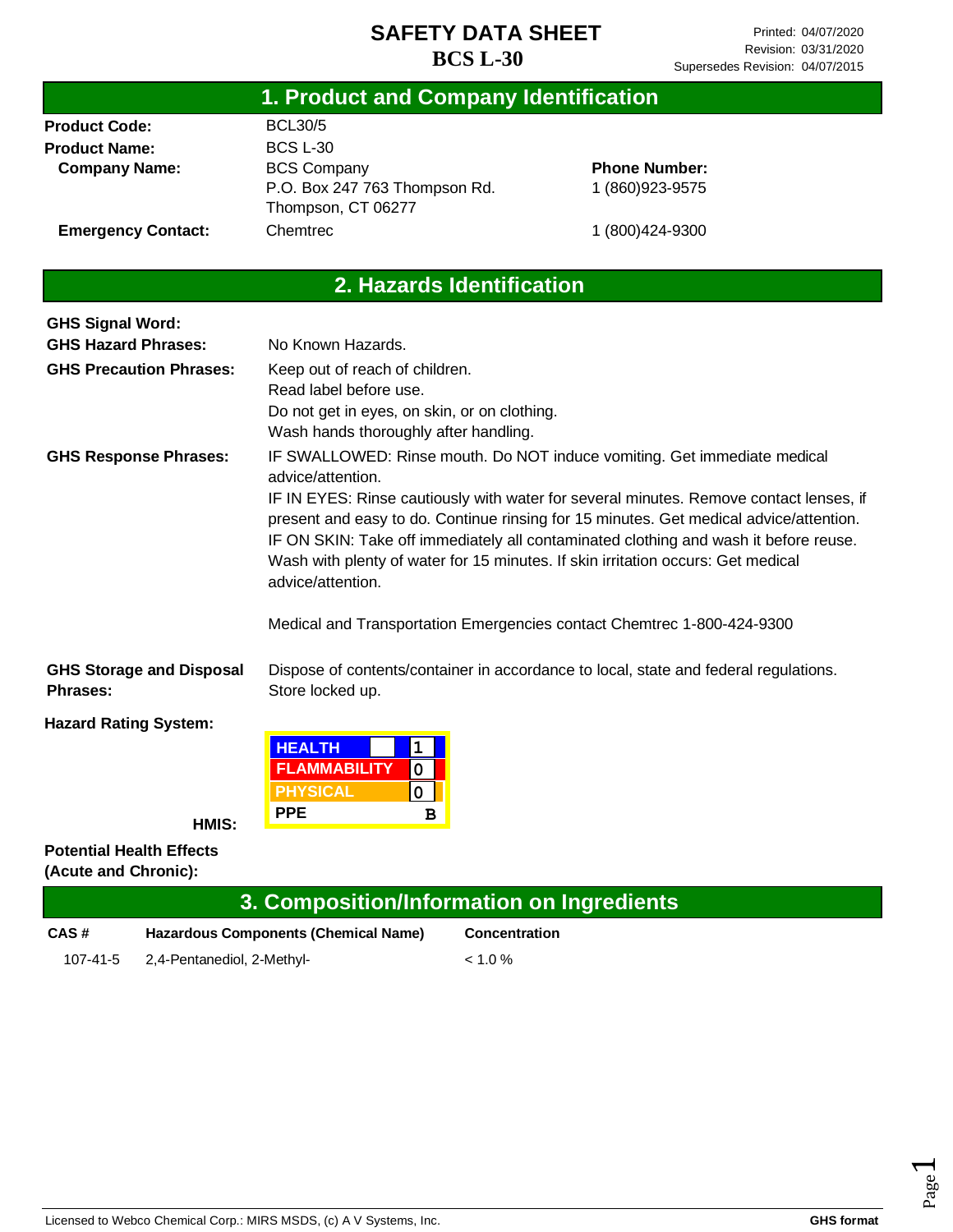# **4. First Aid Measures**

| <b>Emergency and First Aid</b><br><b>Procedures:</b>                                       |                                                                                                                                                                                                                                                                                                                                                                                                                                                                                                                                                                     |  |  |  |  |
|--------------------------------------------------------------------------------------------|---------------------------------------------------------------------------------------------------------------------------------------------------------------------------------------------------------------------------------------------------------------------------------------------------------------------------------------------------------------------------------------------------------------------------------------------------------------------------------------------------------------------------------------------------------------------|--|--|--|--|
| In Case of Skin Contact:                                                                   | Wash any sensitive areas. If skin irritation occurs: Get medical advice/attention.                                                                                                                                                                                                                                                                                                                                                                                                                                                                                  |  |  |  |  |
| In Case of Eye Contact:                                                                    | Immediately flush eyes with large amounts of fresh, tepid water for at least 15 minutes.<br>Hold eyelids open to ensure complete irrigation of eye and lid tissues. Tilt head to the<br>side and irrigate the eye from the bridge of the nose to the outside of the face. Keep<br>run-off from entering the other eye, mouth or ear. Washing eye within the first few<br>seconds is essential to achieve maximum effectiveness. Remove contact lenses, if<br>present and easy to do. Continue rinsing. If eye irritation persists, get medical<br>advice/attention. |  |  |  |  |
| In Case of Ingestion:                                                                      | Do not induce vomiting. Rinse mouth with fresh, Tepid water, then immediately drink 4-8<br>oz. or milk or water. Never give anything by mouth to an unconscious person. If<br>vomiting occurs, keep airways open. Keep head lower than hips to prevent aspiration<br>into the lungs. Get medical advice/attention.                                                                                                                                                                                                                                                  |  |  |  |  |
|                                                                                            | <b>5. Fire Fighting Measures</b>                                                                                                                                                                                                                                                                                                                                                                                                                                                                                                                                    |  |  |  |  |
| Flash Pt:                                                                                  | No data.                                                                                                                                                                                                                                                                                                                                                                                                                                                                                                                                                            |  |  |  |  |
| <b>Explosive Limits:</b>                                                                   | UEL: No data.<br>LEL: No data.                                                                                                                                                                                                                                                                                                                                                                                                                                                                                                                                      |  |  |  |  |
| <b>Autoignition Pt:</b>                                                                    | No data.                                                                                                                                                                                                                                                                                                                                                                                                                                                                                                                                                            |  |  |  |  |
| Suitable Extinguishing Media: Dry chemical, CO2, sand, earth, water spray or regular foam. |                                                                                                                                                                                                                                                                                                                                                                                                                                                                                                                                                                     |  |  |  |  |
| <b>Fire Fighting Instructions:</b>                                                         | As in any fire, wear a self-contained breathing apparatus in pressure-demand,<br>MSHA/NIOSH (approved or equivalent), and full protective gear.                                                                                                                                                                                                                                                                                                                                                                                                                     |  |  |  |  |
| <b>Flammable Properties and</b><br>Hazards:                                                | No data available.                                                                                                                                                                                                                                                                                                                                                                                                                                                                                                                                                  |  |  |  |  |

| 6. Accidental Release Measures |  |
|--------------------------------|--|
|--------------------------------|--|

| <b>Protective Precautions,</b>  | Rubber or neoprene gloves, Safety glasses, Wear chemical protective clothing.                |
|---------------------------------|----------------------------------------------------------------------------------------------|
| <b>Protective Equipment and</b> |                                                                                              |
| <b>Emergency Procedures:</b>    |                                                                                              |
| Steps To Be Taken In Case       | Absorb spill with inert material (e.g. dry sand or earth), and dispose of in accordance with |
| <b>Material Is Released Or</b>  | applicable regulations.                                                                      |
| Spilled:                        |                                                                                              |
|                                 |                                                                                              |

| 7. Handling and Storage                                           |                                                                             |  |  |
|-------------------------------------------------------------------|-----------------------------------------------------------------------------|--|--|
| Handling:                                                         | <b>Precautions To Be Taken in</b> For industrial or institutional use only. |  |  |
| <b>Precautions To Be Taken in</b> Keep from freezing.<br>Storing: |                                                                             |  |  |

| 8. Exposure Controls/Personal Protection \ |                              |                 |                  |                     |
|--------------------------------------------|------------------------------|-----------------|------------------|---------------------|
| CAS#                                       | <b>Partial Chemical Name</b> | <b>OSHA TWA</b> | <b>ACGIH TWA</b> | <b>Other Limits</b> |
| 107-41-5                                   | 2,4-Pentanediol, 2-Methyl-   | No data.        | No data.         | No data.            |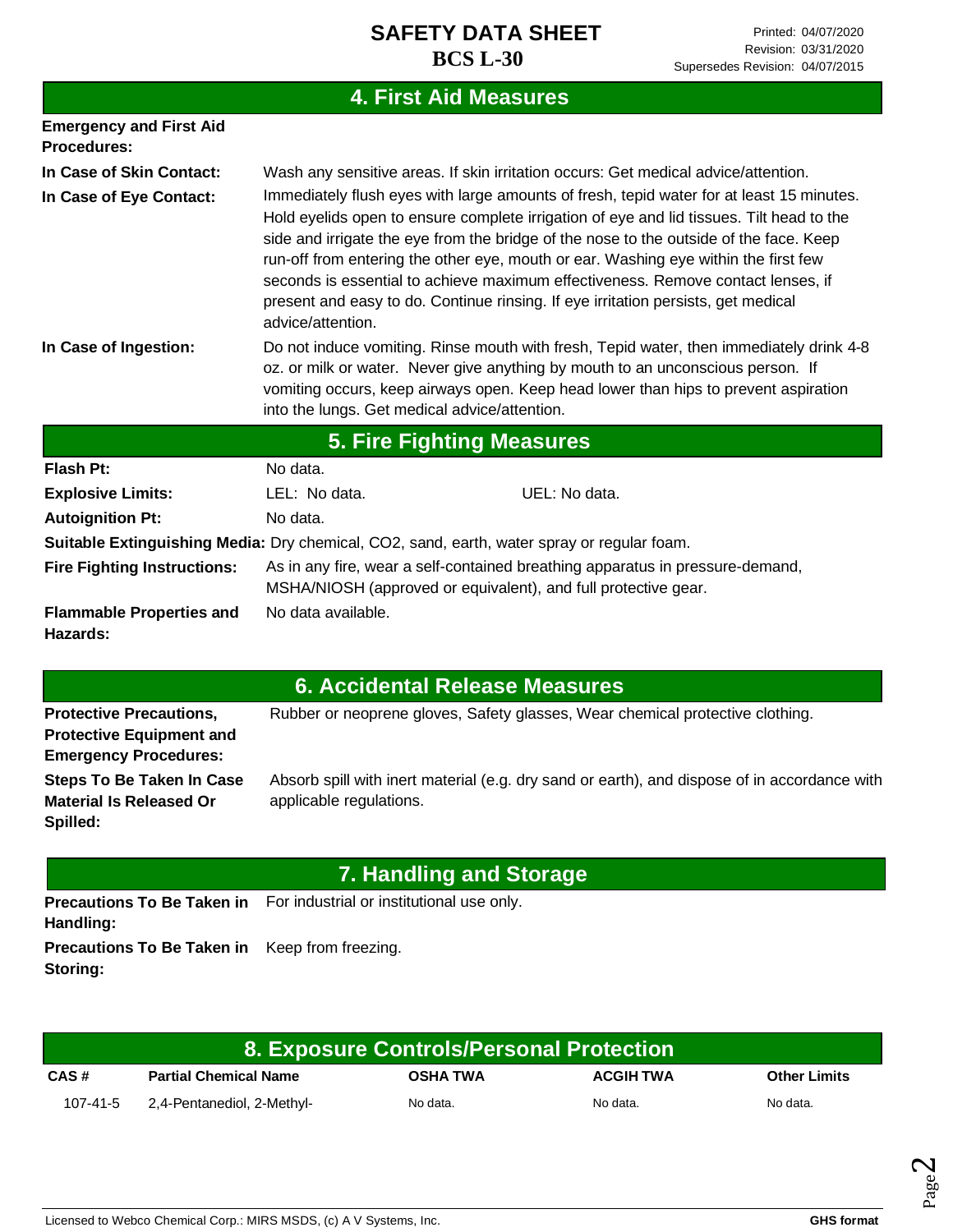**Respiratory Equipment (Specify Type): Eye Protection: Protective Gloves: Other Protective Clothing: Engineering Controls (Ventilation etc.):** A respirator is not needed under normal and intended conditions of product use. Safety glasses

Rubber or neoprene gloves Wear chemical protective clothing. No data available.

| 9. Physical and Chemical Properties                         |                                                                                         |  |  |  |
|-------------------------------------------------------------|-----------------------------------------------------------------------------------------|--|--|--|
| <b>Physical States:</b>                                     | [X] Liquid<br>[ ] Solid<br>$\lceil$   Gas                                               |  |  |  |
| <b>Appearance and Odor:</b>                                 | Appearance: Clear Colorless Liquid                                                      |  |  |  |
|                                                             | Odor: No apparent odor.                                                                 |  |  |  |
| <b>Melting Point:</b>                                       | No data.                                                                                |  |  |  |
| <b>Boiling Point:</b>                                       | No data.                                                                                |  |  |  |
| <b>Autoignition Pt:</b>                                     | No data.                                                                                |  |  |  |
| <b>Flash Pt:</b>                                            | No data.                                                                                |  |  |  |
| <b>Explosive Limits:</b>                                    | LEL: No data.<br>UEL: No data.                                                          |  |  |  |
| Specific Gravity (Water = 1): No data.                      |                                                                                         |  |  |  |
| Vapor Pressure (vs. Air or                                  | No data.                                                                                |  |  |  |
| $mm Hg$ ):                                                  |                                                                                         |  |  |  |
| Vapor Density (vs. $Air = 1$ ):                             | No data.                                                                                |  |  |  |
| <b>Evaporation Rate:</b>                                    | No data.                                                                                |  |  |  |
| <b>Solubility in Water:</b>                                 | 100                                                                                     |  |  |  |
| <b>Percent Volatile:</b>                                    | No data.                                                                                |  |  |  |
|                                                             | <b>10. Stability and Reactivity</b>                                                     |  |  |  |
| Stability:                                                  | Unstable [ ]<br>Stable $[X]$                                                            |  |  |  |
| <b>Conditions To Avoid -</b>                                | Avoid handling conditions which may allow for leaks and spills of this material. Do not |  |  |  |
| Instability:                                                | permit personnel to handle this product without proper training and/or protective       |  |  |  |
|                                                             | equipment.                                                                              |  |  |  |
| Incompatibility - Materials To No data available.<br>Avoid: |                                                                                         |  |  |  |
| Hazardous Decomposition Or No data available.               |                                                                                         |  |  |  |
| <b>Byproducts:</b>                                          |                                                                                         |  |  |  |
| <b>Possibility of Hazardous</b><br><b>Reactions:</b>        | Will not occur $[X]$<br>Will occur $\lceil \quad \rceil$                                |  |  |  |
| <b>Conditions To Avoid -</b><br><b>Hazardous Reactions:</b> | No data available.                                                                      |  |  |  |